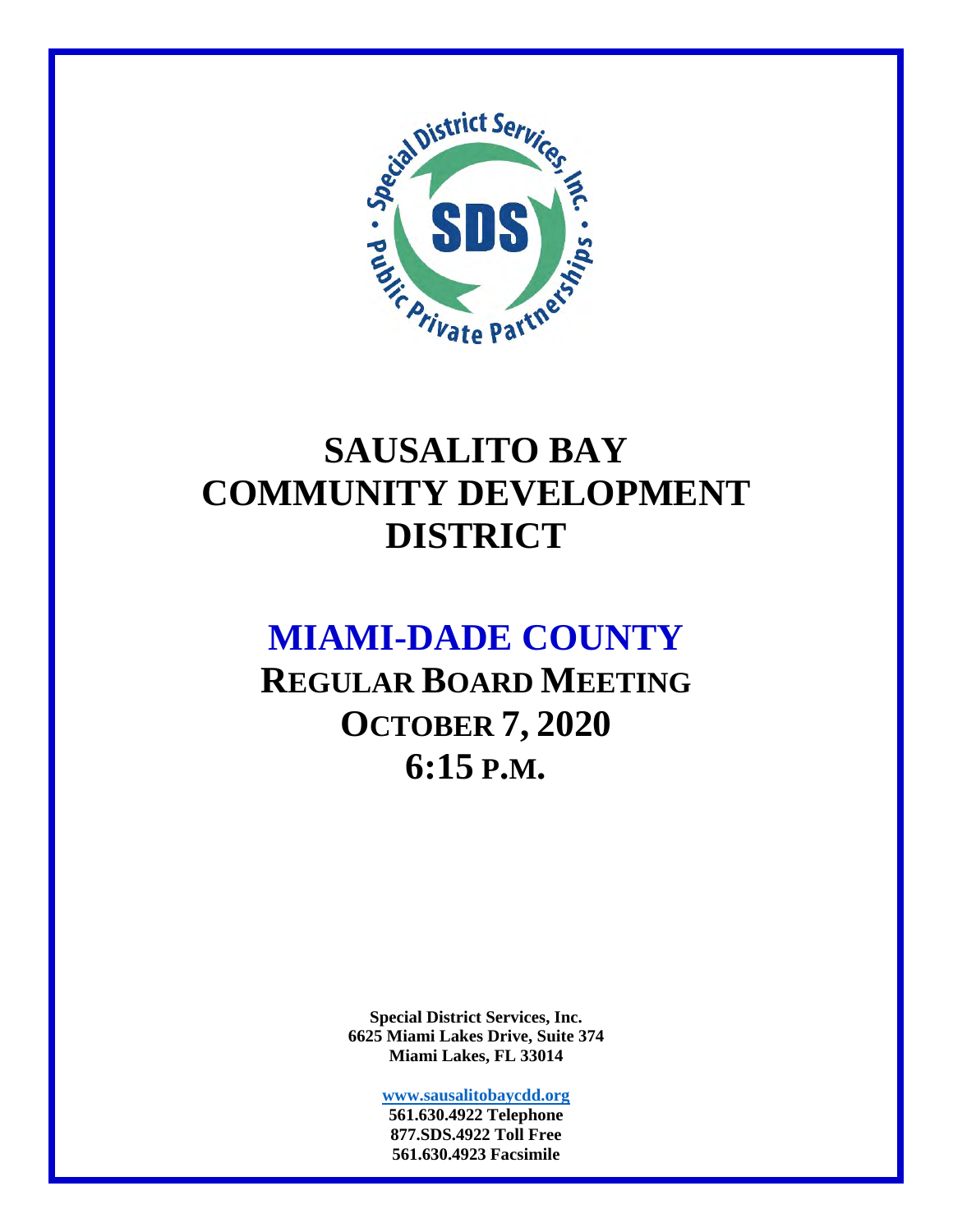#### **AGENDA SAUSALITO BAY COMMUNITY DEVELOPMENT DISTRICT**

Just Kids Center, Inc. Conference Room 12470 S.W. 8<sup>th</sup> Street Miami, Florida 33184 **REGULAR BOARD MEETING**  October 7, 2020

6:15 p.m.

|             | A. Call to Order                                                                            |
|-------------|---------------------------------------------------------------------------------------------|
|             |                                                                                             |
| $C_{\cdot}$ | <b>Establish Quorum</b>                                                                     |
| D.          | Additions or Deletions to Agenda                                                            |
| Е.          | Comments from the Public for Items Not on the Agenda                                        |
| $F_{\cdot}$ | <b>Approval of Minutes</b>                                                                  |
|             |                                                                                             |
| G.          | Old Business                                                                                |
|             | 1. Staff Report as Required                                                                 |
| H.          | <b>New Business</b>                                                                         |
|             | 1. Consider Resolution No. 2020-05 – Adopting a Fiscal Year 2019/2020 Amended BudgetPage 6  |
|             | 2. Discussion Regarding Trimming of Trees                                                   |
| $I_{\cdot}$ | Administrative & Operational Matters                                                        |
|             | 1. Discussion Regarding Election Protocol and Declaring Vacancies Effective November $17th$ |
| J.          | Board Member & Staff Closing Comments                                                       |
|             | K. Adjourn                                                                                  |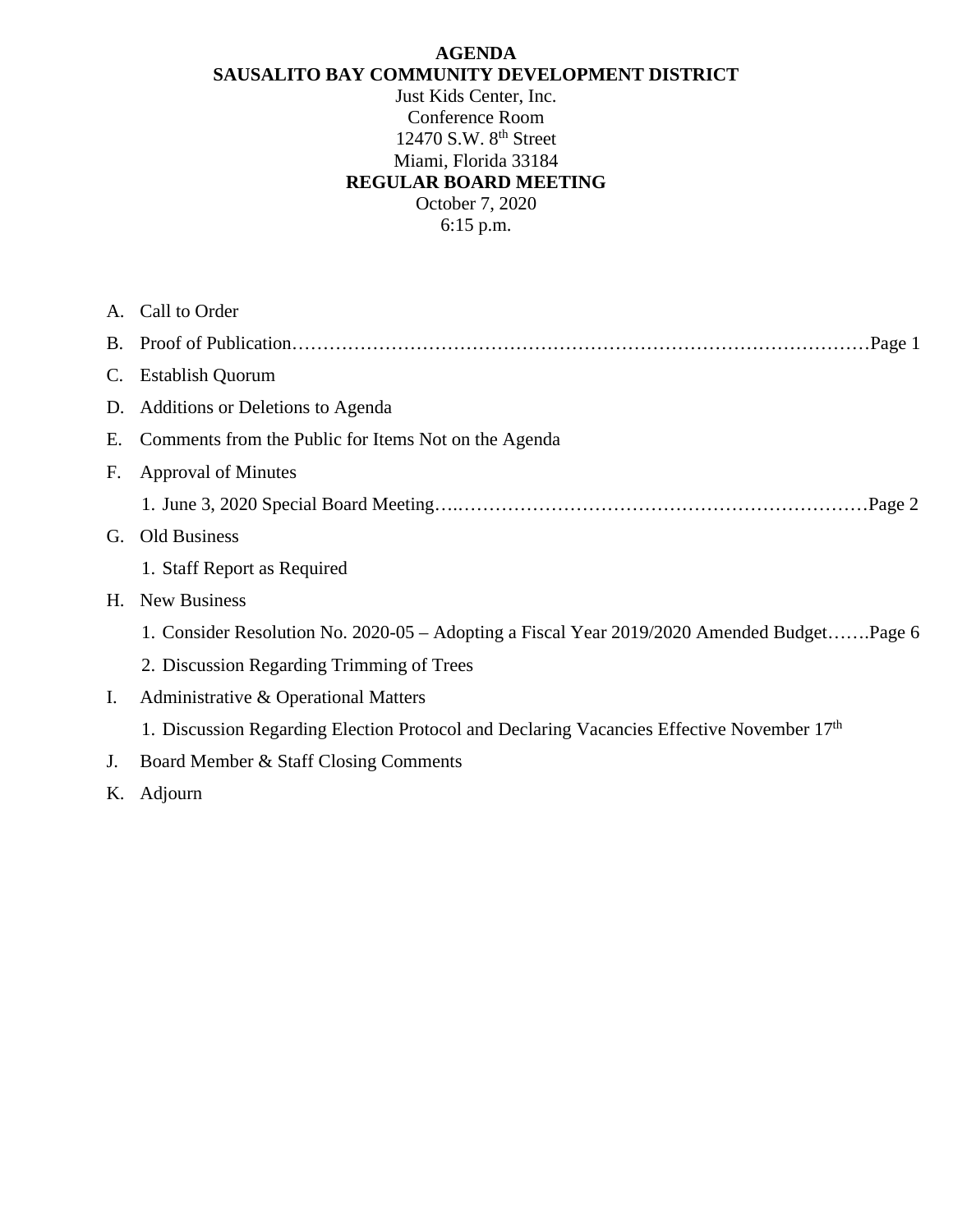**Miami Daily Business Review**

Sept. 25, 2020 Miscellaneous Notices

SAUSALITO BAY COMMUNITY DEVELOPMENT DISTRICT FISCAL YEAR 2020/2021 REGULAR MEETING SCHEDULE

NOTICE IS HEREBY GIVEN that the Board of Supervisors (the "Board") of the Sausalito Bay Community Development District (the "District") will hold Regular Meetings in the Conference Room at the Just Kids Center, Inc. located at 12470 SW 8th Street, Miami, Florida 33184 at 6:15 p.m. on the following dates: October 7, 2020 November 4, 2020 December 2, 2020 February 3, 2021 March 3, 2021 April 7, 2021 May 5, 2021 June 2, 2021 September 1, 2021

The purpose of the meetings is for the Board to consider any District business which may lawfully and properly come before the Board. Meetings are open to the public and will be conducted in accordance with the provisions of Florida law for Community Development Districts. Copies of the Agenda for any of the meetings may be obtained from the District's website or by contacting the District Manager at 305-777-0761 and/or toll free at 1-877-737-4922, prior to the date of the particular meeting.

From time to time one or two Board members may participate by telephone; therefore, a speaker telephone will be present at the meeting location so that Board members may be fully informed of the discussions taking place. Said meeting(s) may be continued as found necessary to a time and place specified on the record.

If any person decides to appeal any decision made with respect to any matter considered at these meetings, such person will need a record of the proceedings and such person may need to insure that a verbatim record of the proceedings is made at his or her own expense and which record includes the testimony and evidence on which the appeal is based.

In accordance with the provisions of the Americans with Disabilities Act, any person requiring special accommodations or an interpreter to participate at any of these meetings should contact the District Manager at 305-777-0761 and/or toll free at 1-877- 737-4922 at least seven (7) days prior to the date of the particular meeting.

Meetings may be cancelled from time to time with no advertised notice.

SAUSALITO BAY COMMUNITY DEVELOPMENT DISTRICT

www.sausalitobaycdd.org 9/25 20-66/0000489413M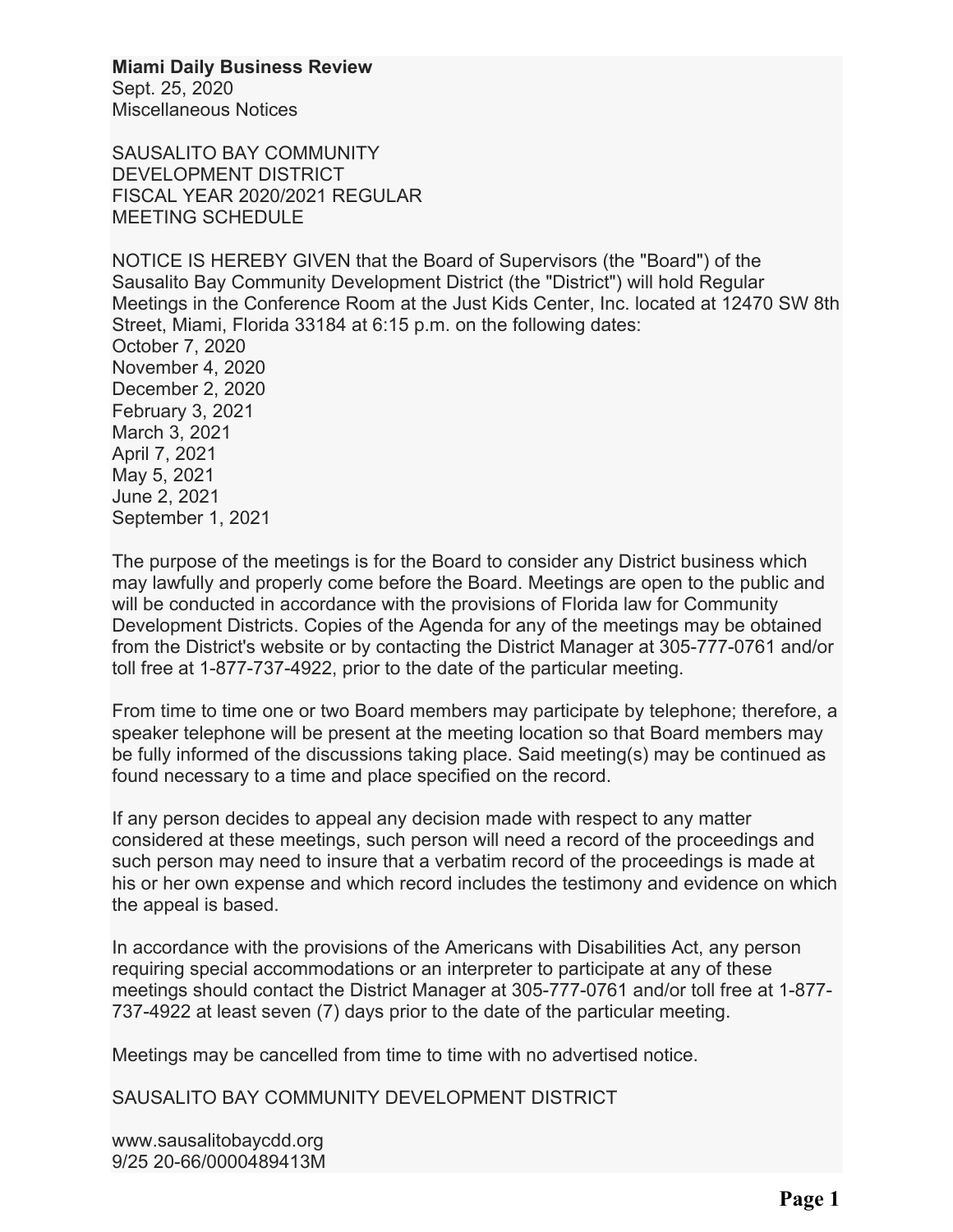#### **SAUSALITO BAY COMMUNITY DEVELOPMENT DISTRICT SPECIAL BOARD MEETING & PUBLIC HEARING JUNE 3, 2020**

*Note: The Sausalito Bay Community Development District (the "District") Special Board Meeting and Public Hearing was held via technological means as a result of the public health emergency that exists in the State of Florida as a consequence of the COVID-19 coronavirus, in light of the guidelines established by the Centers for Disease Control for the protection of all members of the community, and with the authority granted by Executive Orders issued by Governor Ron DeSantis, including Executive Order 20- 69 (Emergency Management—COVID-19—Local Government Public Meetings) authorizing the use of communications technology, as provided in Section 120.54(5)(b)2, Florida Statutes.* 

#### **A. CALL TO ORDER**

District Manager Nancy Nguyen called the June 3, 2020, Special Board Meeting of District to order at approximately 6:17 p.m. via technological means pursuant to Executive Orders 20-52, 20-69, 20-112, and 20-114 issued by Governor DeSantis on March 9, 2020, March 20, 2020, April 29, 2020, and May 8, 2020, respectively, and pursuant to Section 120.54(5)(b)2., Florida Statutes.

#### **B. PROOF OF PUBLICATION**

Ms. Nguyen presented proof of publication that notice of the June 3, 2020, Special Board Meeting had been published in the *Miami Daily Business Review* on May 21, 2020, *as legally required*.

#### **C. ESTABLISH A QUORUM**

Ms. Nguyen determined that the virtual attendance of Chairman Miguel Picar, Vice Chairman Robert Penna and Supervisors Jessica Toledano and David Casanas constituted a quorum and it was in order to proceed with the meeting.

Staff members in virtual attendance were District Manager Nancy Nguyen of Special District Services, Inc.; and District Counsel Scott Cochran of Billing, Cochran, Lyles, Mauro & Ramsey, P.A.

#### **D. ADDITIONS OR DELETIONS TO THE AGENDA**

Ms. Nguyen advised the Board of Supervisors (the "Board") that she would like to add the following item to the agenda:

 Administrative and Operational Matters Item #3: Qualifying Period Announcement – District Election in November 2020 for Seats 3, 4 and 5

The Board acknowledged Ms. Nguyen's request.

### **E. COMMENTS FROM THE PUBLIC FOR ITEMS NOT ON THE AGENDA**

There were no comments from the public for items not on the agenda.

### **F. APPROVAL OF MINUTES**

 **1. March 4, 2020, Regular Board Meeting**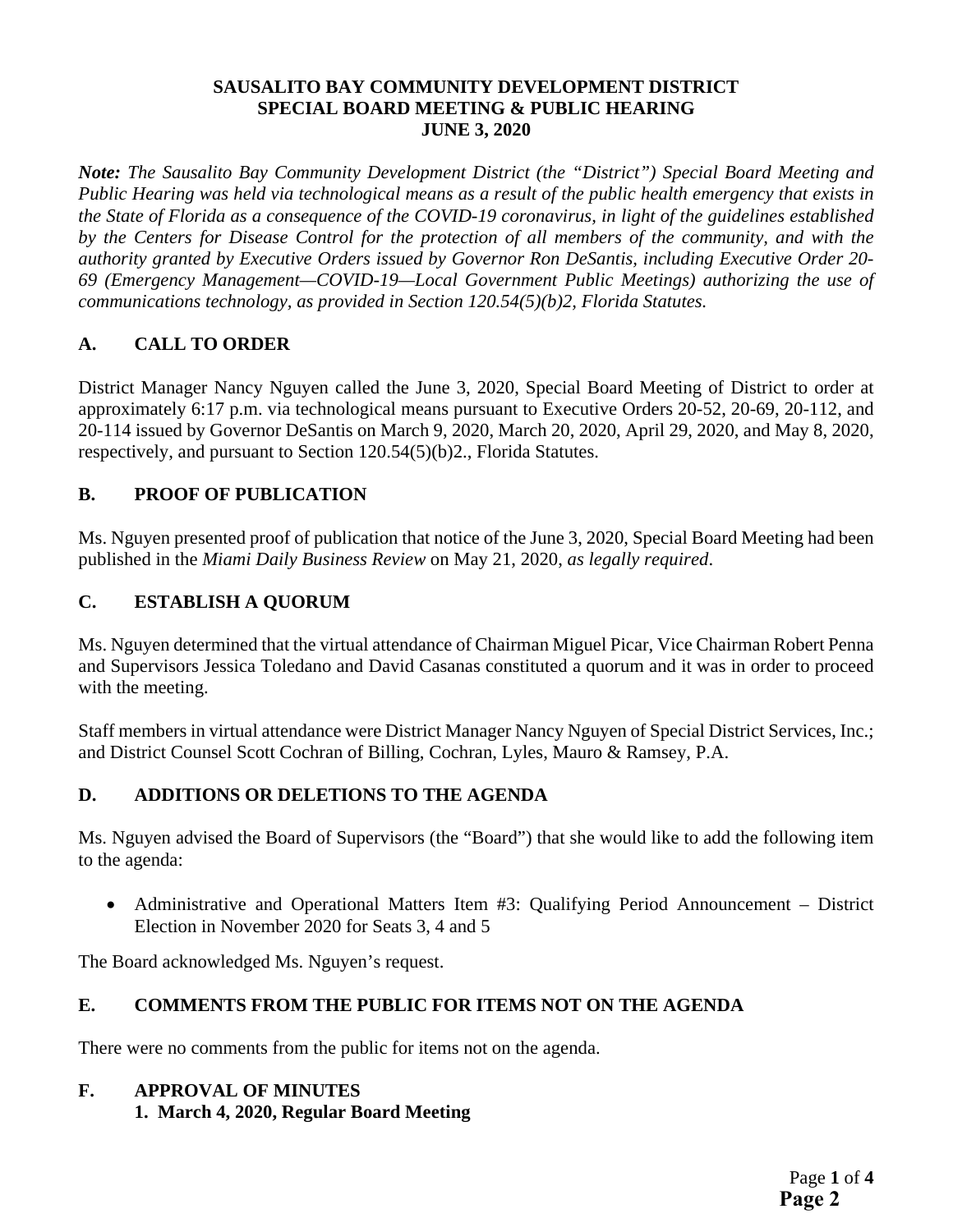Ms. Nguyen presented the minutes of the March 4, 2020, Regular Board Meeting and asked if there were any changes.

There being no changes, a **motion** was made by Mr. Penna, seconded by Mr. Picar and unanimously passed approving the minutes of the March 4, 2020, Regular Board Meeting, *as presented*.

#### **G. OLD BUSINESS**

#### **1. Staff Report, as Required**

There was no Staff Report at this time.

#### **H. NEW BUSINESS**

#### **1. Consider Resolution No. 2020-02 – Amending Date and Time for Public Hearing**

Ms. Nguyen presented Resolution No. 2020-02, entitled:

#### **RESOLUTION NO. 2020-02**

#### **A RESOLUTION OF THE BOARD OF SUPERVISORS OF THE SAUSALITO BAY COMMUNITY DEVELOPMENT DISTRICT AMENDING RESOLUTION NO. 2020-01; AMENDING THE DATE AND TIME FOR THE PUBLIC HEARING TO CONSIDER THE FISCAL YEAR 2020/2021 FINAL BUDGET AND ASSESSMENTS AND AUTHORIZING THE SECRETARY AND DISTRICT MANAGER TO TAKE CERTAIN ACTIONS TO ACCOMPLISH THE INTENT OF THIS RESOLUTION; AND PROVIDING AN EFFECTIVE DATE.**

Ms. Nguyen provided an explanation for the document and advised that because the May 6, 2020, Public Hearing had been rescheduled to June 3, 2020, it was in order to *amend* Resolution No. 2020-01. A discussion ensued after which:

A **motion** was made by Mr. Penna, seconded by Mr. Casanas and passed unanimously approving Resolution 2020-02, *as presented*; thereby, *amending* Resolution 2020-01.

**2. Consider Resolution No. 2020-04 – Adopting a Fiscal Year 2020/2021 Regular Meeting Schedule** 

#### **RESOLUTION NO. 2020-04**

#### **A RESOLUTION OF THE BOARD OF SUPERVISORS OF THE SAUSALITO BAY COMMUNITY DEVELOPMENT DISTRICT, ESTABLISHING A REGULAR MEETING SCHEDULE FOR FISCAL YEAR 2020/2021 AND SETTING THE TIME AND LOCATION OF SAID DISTRICT MEETINGS; AND PROVIDING AN EFFECTIVE DATE.**

Ms. Nguyen provided an explanation for the document. A discussion ensued after which:

A **motion** was made by Ms. Toledano, seconded by Mr. Picar and unanimously passed to approve and adopt Resolution No. 2020-04, *as presented*; thereby setting the 2020/2021 regular meeting schedule and authorizing the publication of the annual meeting schedule, as required by law.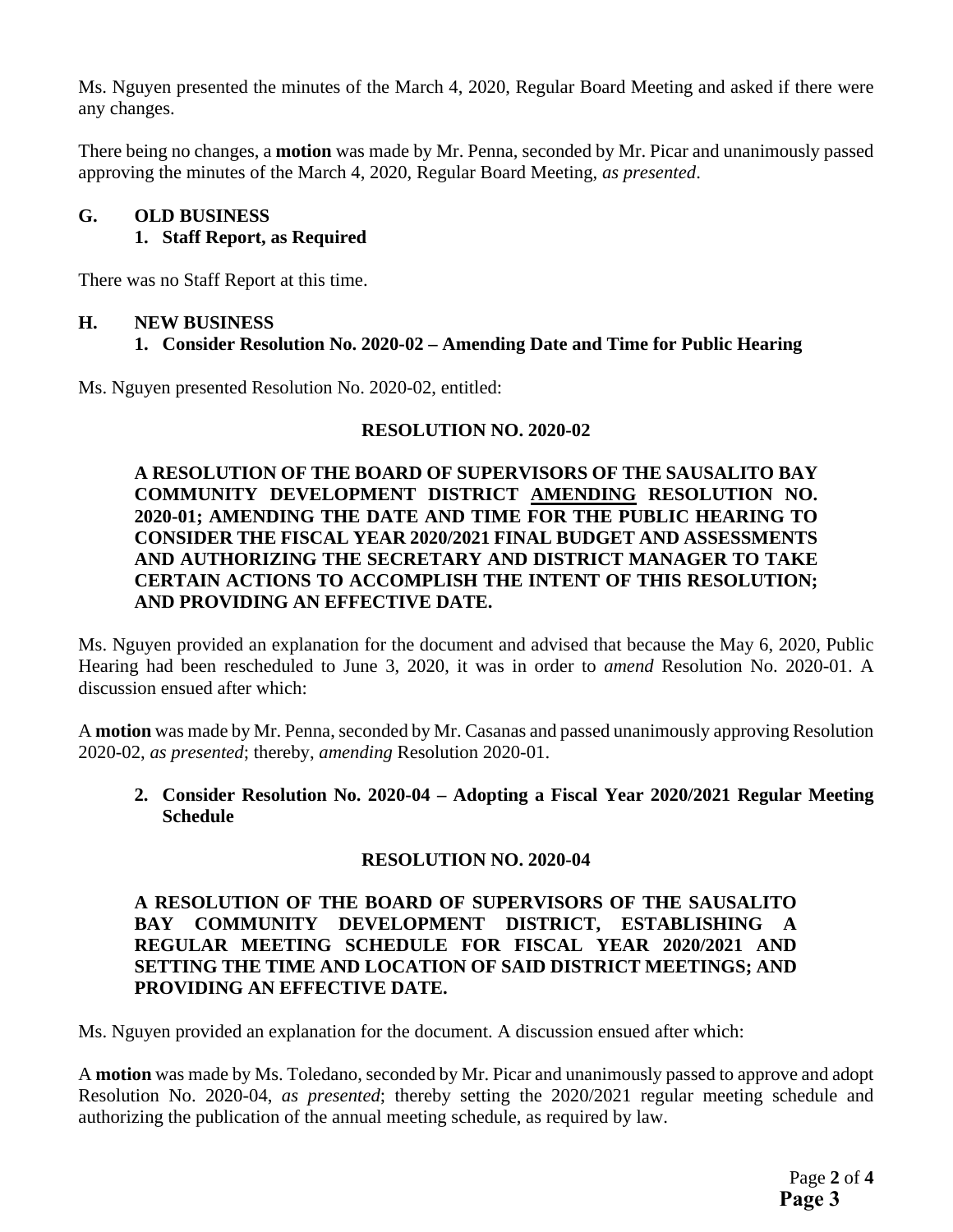*NOTE: At approximately 6:24 p.m., Ms. Nguyen recessed the Special Meeting and simultaneously opened the Public Hearing.* 

#### **I. PUBLIC HEARING 1. Proof of Publication**

Ms. Nguyen presented proof of publication that notice of the Public Hearing had been published in the *Miami Daily Business Review* on May 14, 2020, and May 21, 2020, as legally required.

#### **2. Receive Public Comments on Fiscal Year 2020/2021 Final Budget**

Ms. Nguyen opened the public comment portion of the public hearing to receive comments on the 2020/2021 fiscal year final budget and non-ad valorem special assessments. There being no comments, Ms. Nguyen closed the public comment portion of the Public Hearing.

#### **3. Consider Resolution No. 2020-03 – Adopting a Fiscal Year 2020/2021 Final Budget & Special Assessment Roll**

Ms. Nguyen presented Resolution No. 2020-03, entitled:

#### **RESOLUTION NO. 2020-03**

#### **A RESOLUTION OF THE BOARD OF SUPERVISORS OF THE SAUSALITO BAY COMMUNITY DEVELOPMENT DISTRICT APPROVING AND ADOPTING A FISCAL YEAR 2020/2021 FINAL BUDGET INCLUDING NON-AD VALOREM SPECIAL ASSESSMENTS; AND PROVIDING AN EFFECTIVE DATE.**

Ms. Nguyen read the title of the resolution into the record and stated that the document provides for approving and adopting the fiscal year 2020/2021 final budget and the non-ad valorem special assessment tax roll. A discussion ensued after which:

A **motion** was made by Mr. Penna, seconded by Mr. Casanas and unanimously passed to approve and adopt Resolution No. 2020-03, *as presented*; thereby setting the 2020/2021 final budget and non-ad valorem special assessment tax roll.

*NOTE: At approximately 6:27 p.m., Ms. Nguyen closed the Public Hearing and simultaneously reconvened the Special Meeting.* 

#### **J. ADMINISTRATIVE MATTERS & OPERATIONAL MATTERS 1. Consider Approval of Agreement for Access to Certain Exempt Information**

Mr. Cochran advised that Florida public law records were recently amended to clarify that certain information pertaining to an exempt individual home address is exempt from public records. He further explained that the new laws exempt parcel identification numbers from public records. Because the Miami-Dade County Property Appraiser (the "Property Appraiser") provides assessment roll information to the District, the Property Appraiser asked the District to enter into this agreement, stating that the District takes full responsibility for protecting exempt information from the public.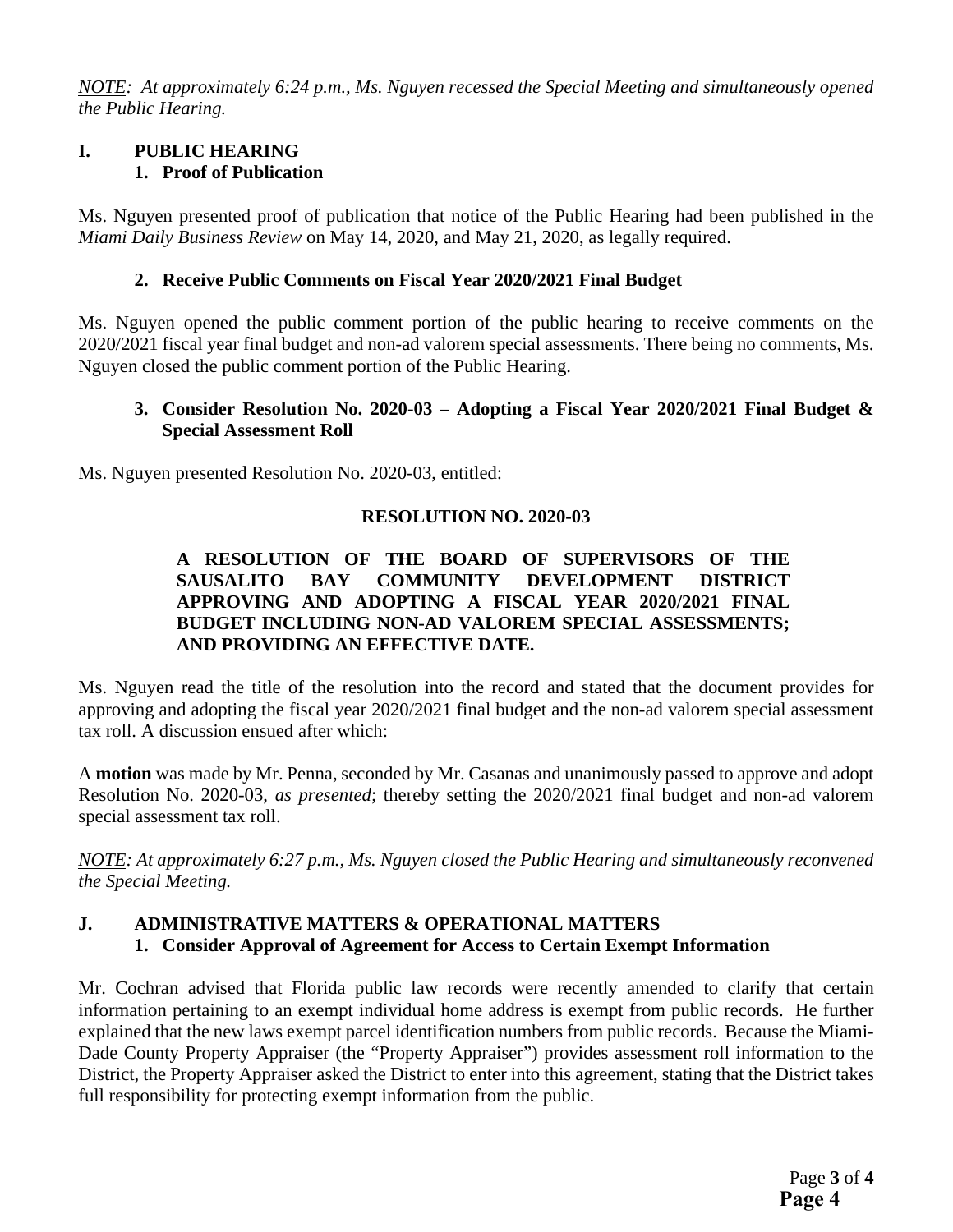A **motion** was made by Mr. Picar, seconded by Mr. Casanas and unanimously passed approving the Agreement for Access to Certain Exempt Information between the Miami-Dade County Property Appraiser and Sausalito Bay Community Development District.

#### **2. Statement of Financial Interest-Disclosure – 2019 Form 1 Filing Deadline: July 1, 2020**

Board Members were reminded of the importance of completing and mailing their individual 2019 Statement of Financial Interests Form 1 to the Supervisor of Elections within the County of residency by the July 1, 2020, deadline.

#### **3. ADD-ON: Qualifying Period Announcement – District Election in November 2020 for Seats 3, 4 and 5**

Ms. Nguyen advised that the 4-year terms of office for Seat #3 (Christopher Casariego), Seat #4 (Miguel Picar) and Seat #5 (Robert Penna) were expiring in November 2020. The qualifying period for election and/or re-election has been set for noon on June 8, 2020 through noon on June 12, 2020. As a result of Emergency Rule No. 1SER20-01, those candidates interested in running for election are now allowed to submit their qualifying documents in PDF format via email to qualifyingdocuments@miamidade.gov or in person or by mail to the Miami-Dade County Supervisor of Elections' Office (no earlier than fourteen days prior to commencement of the qualifying period). More information on election qualifying will be provided to those interested prior to the qualifying dates. The new terms of office are a 4-year term through Election Day in November 2024.

#### **K. BOARD MEMBER & STAFF CLOSING COMMENTS**

Ms. Nguyen stated that unless an emergency were to arise, the Board would not need to meet again until September 2, 2020.

### **K. ADJOURNMENT**

There being no further business to come before the Board, a **motion** was made by Mr. Penna, seconded by Mr. Casanas and unanimously passed to adjourn the Special Board Meeting at 6:33 p.m.

\_\_\_\_\_\_\_\_\_\_\_\_\_\_\_\_\_\_\_\_\_\_\_\_\_\_\_\_\_\_\_\_\_\_ \_\_\_\_\_\_\_\_\_\_\_\_\_\_\_\_\_\_\_\_\_\_\_\_\_\_\_\_\_\_\_\_

Secretary/Assistant Secretary Chairperson/Vice Chairperson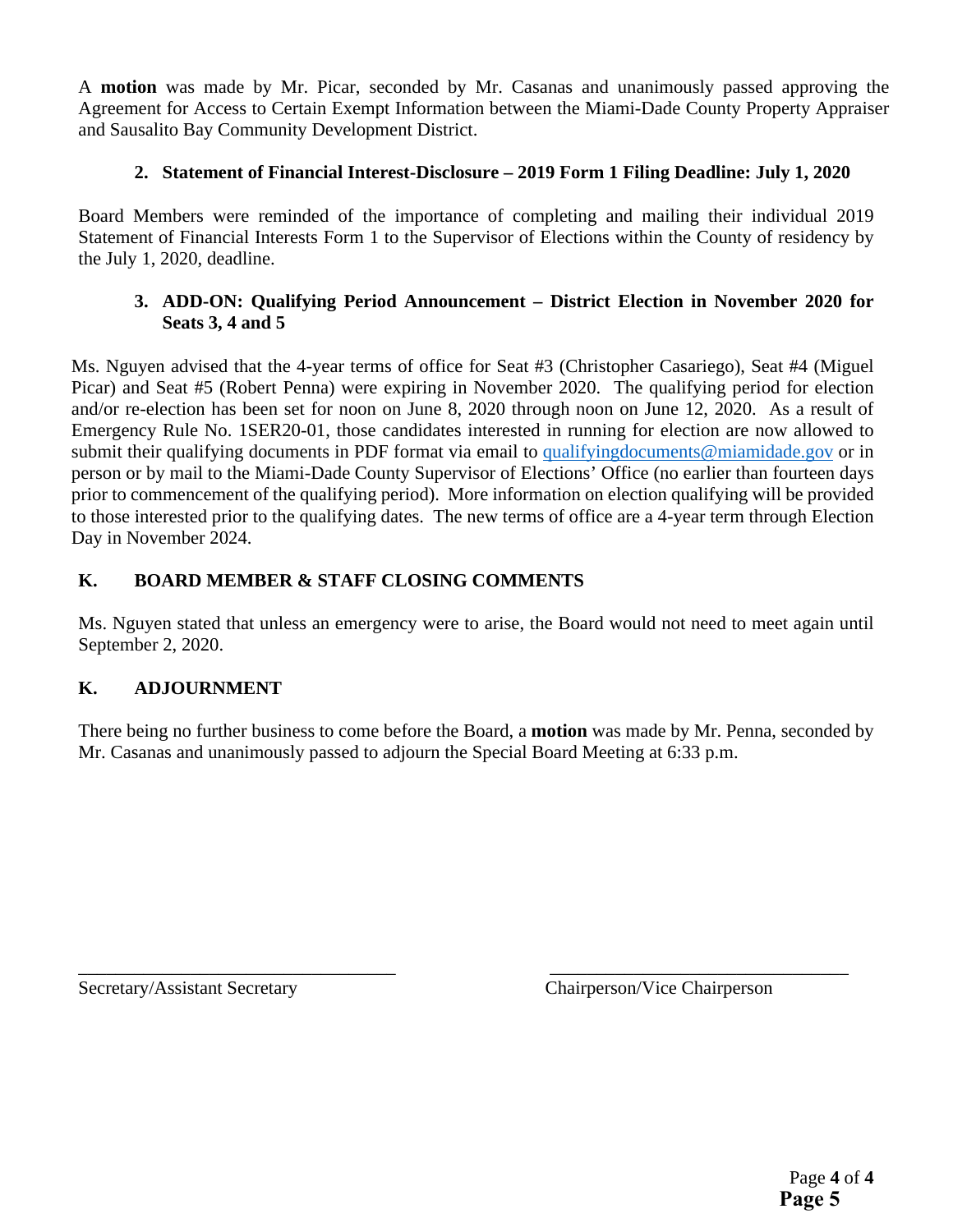#### **RESOLUTION NO. 2020-05**

#### **A RESOLUTION OF THE BOARD OF SUPERVISORS OF THE SAUSALITO BAY COMMUNITY DEVELOPMENT DISTRICT AUTHORIZING AND ADOPTING AN AMENDED FINAL FISCAL YEAR 2019/2020 BUDGET ("AMENDED BUDGET"), PURSUANT TO CHAPTER 189, FLORIDA STATUTES; AND PROVIDING AN EFFECTIVE DATE.**

 **WHEREAS**, the Board of Supervisors (the "Board") of the Sausalito Bay Community Development District (the "District") is empowered to provide a funding source and to impose special assessments upon the properties within the District; and,

**WHEREAS**, the District has prepared for consideration and approval an Amended Budget.

#### **NOW, THEREFORE, BE IT RESOLVED BY THE BOARD OF SUPERVISORS OF THE SAUSALITO BAY COMMUNITY DEVELOPMENT DISTRICT, THAT:**

**Section 1.** The Amended Budget for Fiscal Year 2019/2020 attached hereto as Exhibit "A" is hereby approved and adopted by the Board.

**Section 2.** The Secretary/Assistant Secretary of the District is authorized to execute any and all necessary transmittals, certifications or other acknowledgements or writings, as necessary, to comply with the intent of this Resolution.

**PASSED, ADOPTED and EFFECTIVE** this  $7<sup>th</sup>$  day of October, 2020.

#### **ATTEST: SAUSALITO BAY COMMUNITY DEVELOPMENT DISTRICT**

By: Chairperson/Vice Chairperson

By: Secretary/Assistant Secretary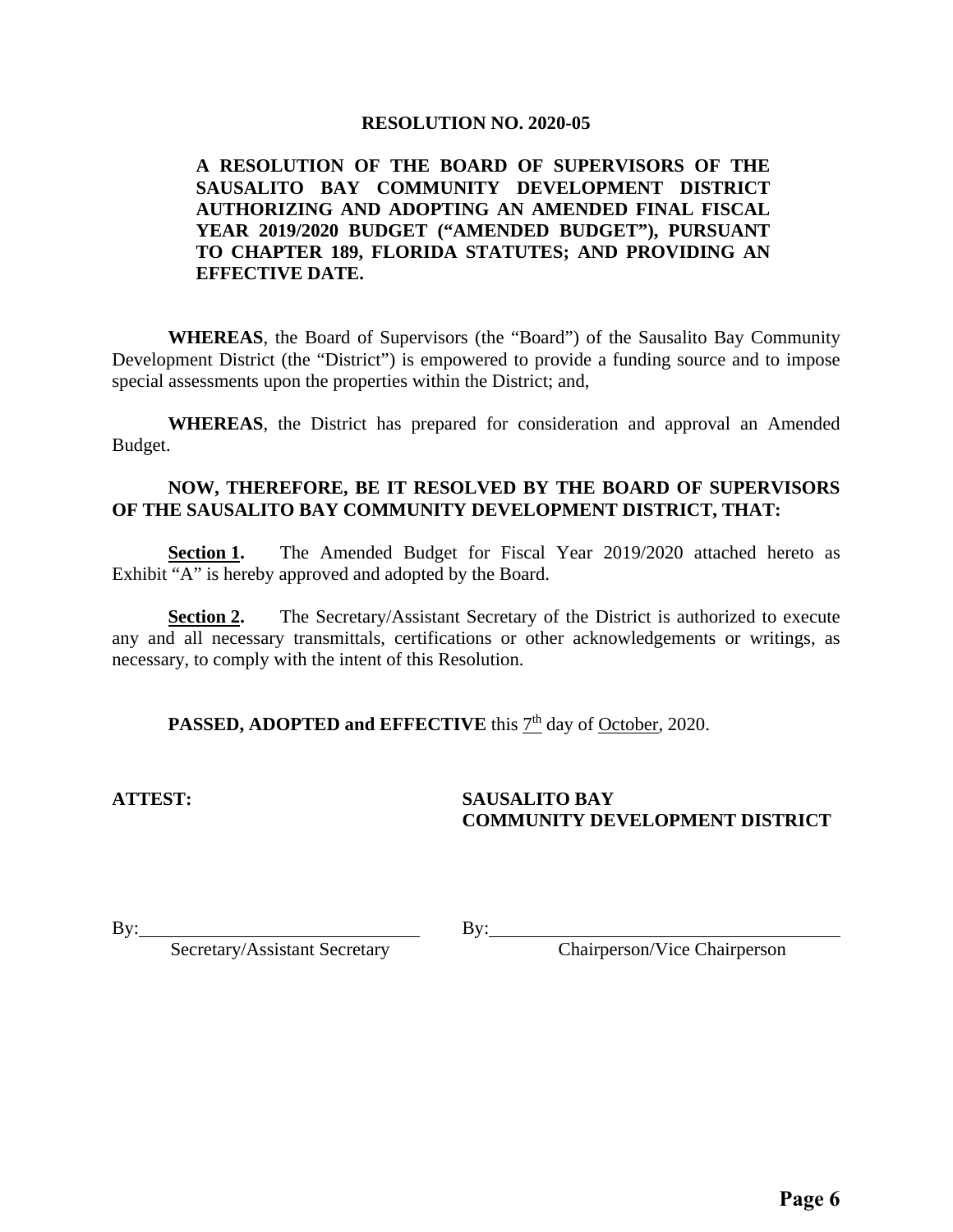# Sausalito Bay Community Development District

## **Amended Final Budget For Fiscal Year 2019/2020 October 1, 2019 - September 30, 2020**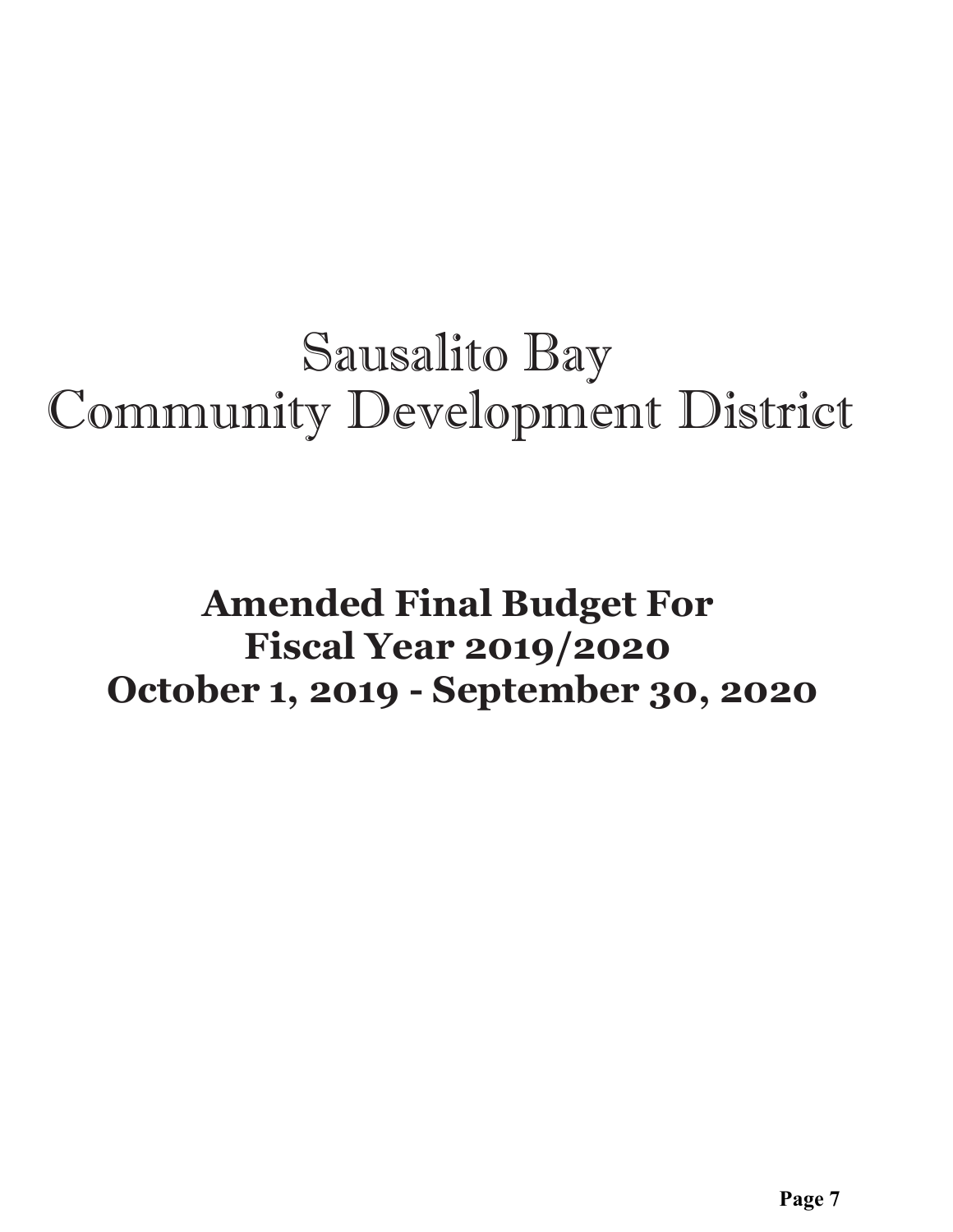### **CONTENTS**

- $\mathbf{L}$ AMENDED FINAL OPERATING FUND BUDGET
- $\mathbf{II}$ AMENDED FINAL DEBT SERVICE FUND BUDGET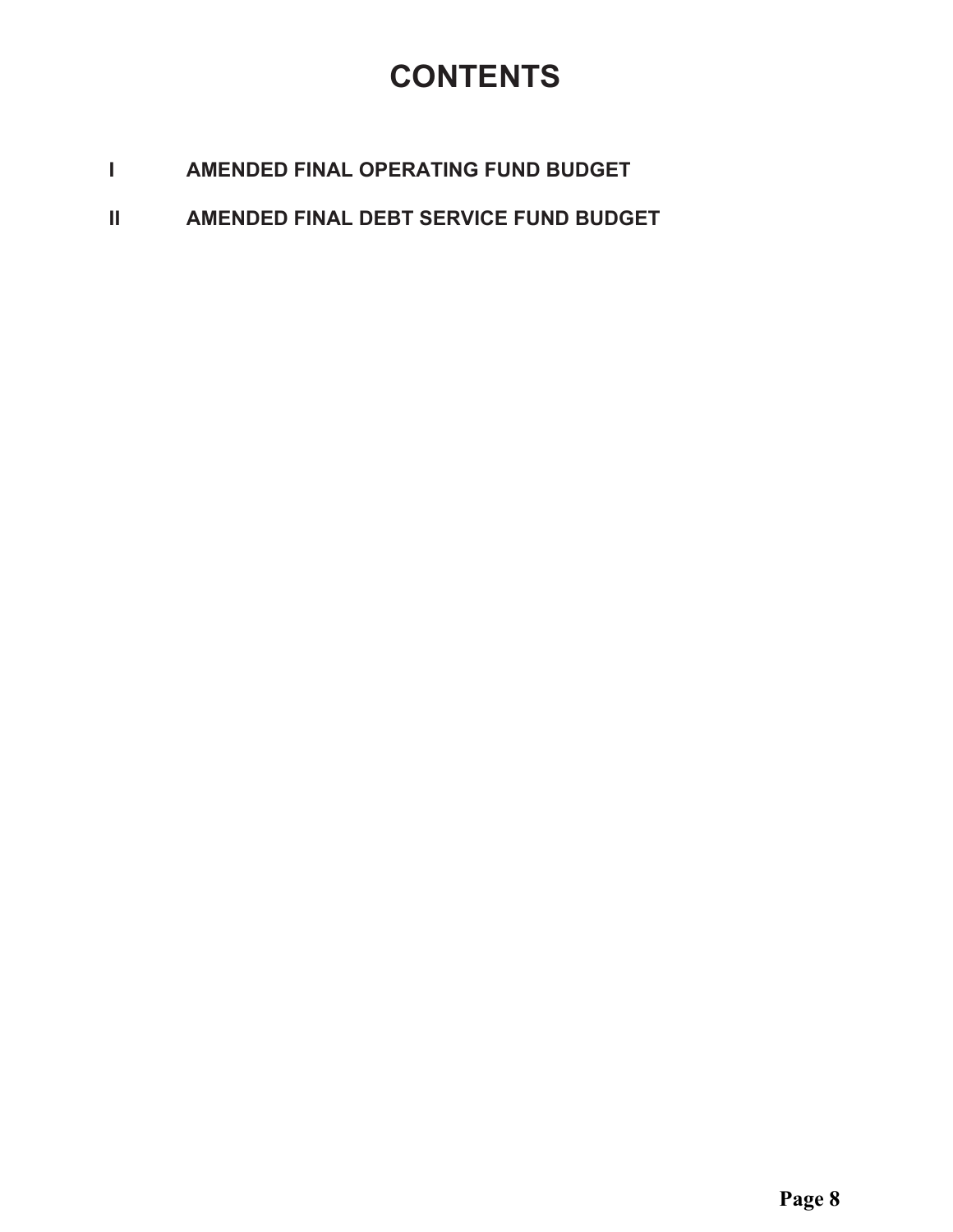#### **AMENDED FINAL BUDGET** SAUSALITO BAY COMMUNITY DEVELOPMENT DISTRICT **OPERATING FUND FISCAL YEAR 2019/2020 OCTOBER 1, 2019 - SEPTEMBER 30, 2020**

|                                               | <b>FISCAL YEAR</b><br>2019/2020<br><b>BUDGET</b> | <b>AMENDED</b><br><b>FINAL</b><br><b>BUDGET</b> | <b>YEAR</b><br><b>TO DATE</b><br><b>ACTUAL</b> |
|-----------------------------------------------|--------------------------------------------------|-------------------------------------------------|------------------------------------------------|
| <b>REVENUES</b>                               | 10/1/19 - 9/30/20                                | 10/1/19 - 9/30/20                               | 10/1/19 - 8/31/20                              |
| <b>Administrative Assessments</b>             | 81,366                                           | 81.861                                          | 81.861                                         |
| <b>Maintenance Assessments</b>                | 36,926                                           | 36,926                                          | 36,926                                         |
| <b>Debt Assessments</b>                       | 189,202                                          | 189,202                                         | 189,202                                        |
| <b>Other Revenues</b>                         | 0                                                | 0                                               | $\Omega$                                       |
| Interest Income                               | 240                                              | 240                                             | 236                                            |
| <b>Total Revenues</b>                         | 307,734<br>\$                                    | $308,229$ \$<br>Ŝ.                              | 308,225                                        |
| <b>ADMINISTRATIVE EXPENDITURES</b>            |                                                  |                                                 |                                                |
| <b>Supervisor Fees</b>                        | 5,000                                            | 3,200                                           | 3,200                                          |
| Payroll Taxes (Employer)                      | 383                                              | 245                                             | 245                                            |
| Management                                    | 30,096                                           | 30,096                                          | 27,588                                         |
| Secretarial & Field Operations                | 6,180                                            | 6,180                                           | 5,665                                          |
| Legal                                         | 8,000                                            | 7,500                                           | 5,270                                          |
| Assessment Roll                               | 6,000                                            | 6,000                                           | 0                                              |
| <b>Audit Fees</b>                             | 3,500                                            | 3,500                                           | 3,500                                          |
| Insurance                                     | 6,500                                            | 5,251                                           | 5,251                                          |
| <b>Legal Advertisements</b>                   | 700                                              | 700                                             | 464                                            |
| Miscellaneous                                 | 2,000                                            | 1,200                                           | 723                                            |
| Postage                                       | 300                                              | 85                                              | 77                                             |
| <b>Office Supplies</b>                        | 500                                              | 225                                             | 191                                            |
| Dues & Subscriptions                          | 175                                              | 175                                             | 175                                            |
| <b>Trustee Fee</b>                            | 3,600                                            | 3,548                                           | 3,548                                          |
| <b>Continuing Disclosure Fee</b>              | 350                                              | 350                                             | $\mathbf 0$                                    |
| Website Management                            | 2,000                                            | 2,000                                           | 1,832                                          |
| <b>Administrative Contingency</b>             | 1,200                                            | 600                                             | U                                              |
| <b>TOTAL ADMINISTRATIVE EXPENDITURES</b>      | \$<br>76,484                                     | $70,855$ \$<br>\$                               | 57,729                                         |
| <b>MAINTENANCE EXPENDITURES</b>               |                                                  |                                                 |                                                |
| Aquatic Maintenance (SFH - 50)                | 5,400                                            | 6,120                                           | 5,610                                          |
| Aquatic Maintenance (TH - 23)                 | 1,800                                            | 500                                             |                                                |
| Lawn Maintenance (SFH - 50)                   | 22,500                                           | 21,000                                          | 17,498                                         |
| Lawn Maintenance/Lake Tracts (TH - 23)        | 6,000                                            | 6,000                                           | 5,115                                          |
| Lake Tract Shoreline Maintenance (SFH - 50)   | 900                                              | 1,050                                           | 1,050                                          |
| Lake Tract Shoreline Maintenance (TH - 23)    | 480                                              | 480                                             | 350                                            |
| Miscellaneous Maintenance Expenses (SFH - 50) | 8,000                                            | 2,500                                           | 800                                            |
| Miscellaneous Maintenance Expenses (TH - 23)  | 750                                              | 1,250                                           | 980                                            |
| Misc Grounds Maintenance/Mulch/Fertilizer     | 4.800                                            | 500                                             | $\mathbf 0$                                    |
| <b>Engineering/Inspections</b>                | 1,020                                            | 975                                             | 975                                            |
| Outside Janitorial Services (SFH - 50)        | 3,300                                            | 500                                             | $\mathbf 0$                                    |
| Contingency                                   | 4.000                                            | 2.000                                           | $\overline{0}$                                 |
| <b>TOTAL MAINTENANCE EXPENDITURES</b>         | \$<br>58,950                                     | 42,875 \$<br>\$                                 | 32,378                                         |
| <b>TOTAL EXPENDITURES</b>                     | 135,434<br>\$                                    | 113,730<br>-S                                   | 90,107<br>-\$                                  |
| <b>REVENUES LESS EXPENDITURES</b>             | \$<br>172,300                                    | 194,499<br>-S                                   | 218,118<br>S.                                  |
| <b>Bond Payments</b>                          | (177, 850)                                       | (180, 546)                                      | (180, 546)                                     |
| <b>Balance</b>                                | $(5,550)$ \$<br>\$                               | $13,953$ \$                                     | 37,572                                         |
|                                               |                                                  |                                                 |                                                |
| County Appraiser & Tax Collector Fee          | (6, 150)                                         | (2,967)                                         | (2,967)                                        |
| <b>Discounts For Early Payments</b>           | (12, 300)                                        | (11,104)                                        | (11, 104)                                      |
| Excess/ (Shortfall)                           | (24,000)<br>\$                                   | $(118)$ \$<br>\$                                | 23,501                                         |
| Carryover From Prior Year                     | 24,000                                           | 24,000                                          | $\mathbf 0$                                    |
| <b>Net Excess/ (Shortfall)</b>                | \$<br>$\blacksquare$                             | \$<br>$23,882$ \$                               | 23,501                                         |

| FUND BALANCE AS OF 9/30/19   | \$187.815 |
|------------------------------|-----------|
| <b>FY 2019/2020 ACTIVITY</b> | 18)       |
| FUND BALANCE AS OF 9/30/20   | \$187.697 |

Notes<br>Carryover From Prior Year Of \$24,000 to be used to reduce Fiscal Year 2019/2020 Assessments.<br>\$22,000 Of Fund Balance To Be Used To Reduce 2020/2021 Assessments.